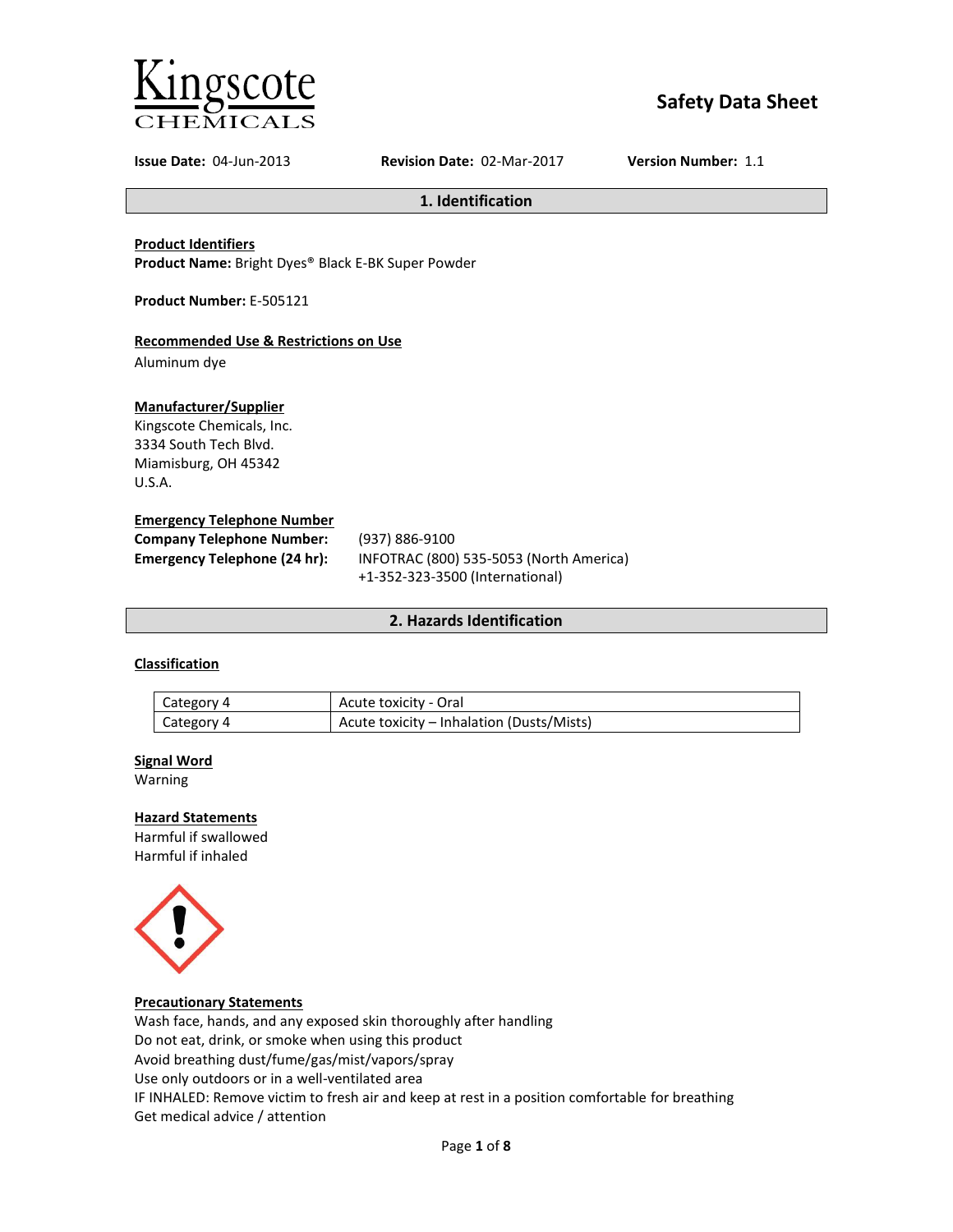IF SWALLOWED: Immediately call a POISON CENTER or doctor/physician Rinse mouth Do not induce vomiting Dispose of contents/container to an approved waste disposal plant

## **Hazard Not Otherwise Classified (HNOC)**

Very toxic to aquatic life with long lasting effects

## **3. Composition/Information on Ingredients**

| <b>Chemical Name</b>    | CAS #      | Weight % |
|-------------------------|------------|----------|
| Chromium(III) Compounds | 16065-83-1 | $5 - 10$ |
| Chromium                | 7440-47-3  |          |

*\*If Chemical Name/CAS # is "proprietary" and/or Weight % is listed as a range, the specific chemical identity and/or percentage of composition has been withheld as a trade secret.*

# **4. First-Aid Measures**

#### **First-Aid Measures**

| Eye Contact         | Rinse immediately with plenty of water, also under the eyelids, for at least<br>15 minutes. Get medical advice/attention if irritation occurs.                                                        |
|---------------------|-------------------------------------------------------------------------------------------------------------------------------------------------------------------------------------------------------|
| <b>Skin Contact</b> | Wash with soap and water. Get medical advice/attention if irritation<br>occurs.                                                                                                                       |
| <b>Inhalation</b>   | Remove to fresh air. If breathing is difficult, administer oxygen; seek<br>medical attention immediately.                                                                                             |
| Ingestion           | Rinse mouth. DO NOT induce vomiting. Drink plenty of water. Never give<br>anything by mouth to an unconscious person. Get medical attention if large<br>quantities were ingested or if nausea occurs. |

### **Most Important Symptoms and Effects**

| Symptoms | Chromium and certain chromium compounds have been reported to cause      |
|----------|--------------------------------------------------------------------------|
|          | damage to the lungs, resulting in cumulative damage. Dermatitis has been |
|          | reported from repeated, prolonged contact with chromium compounds.       |

## **Indication of Any Immediate Medical Attention and Special Treatment Needed**

**Notes to Physician** Treat symptomatically.

## **5. Fire-Fighting Measures**

#### **Suitable Extinguishing Media**

Water. Foam. Carbon dioxide (CO2). Dry chemical.

## **Unsuitable Extinguishing Media**

Not determined

#### **Specific Hazards Arising from the Chemical**

Remote possibility of dust explosion. Burning may produce oxides of carbon, nitrogen (NOx), and sulfur.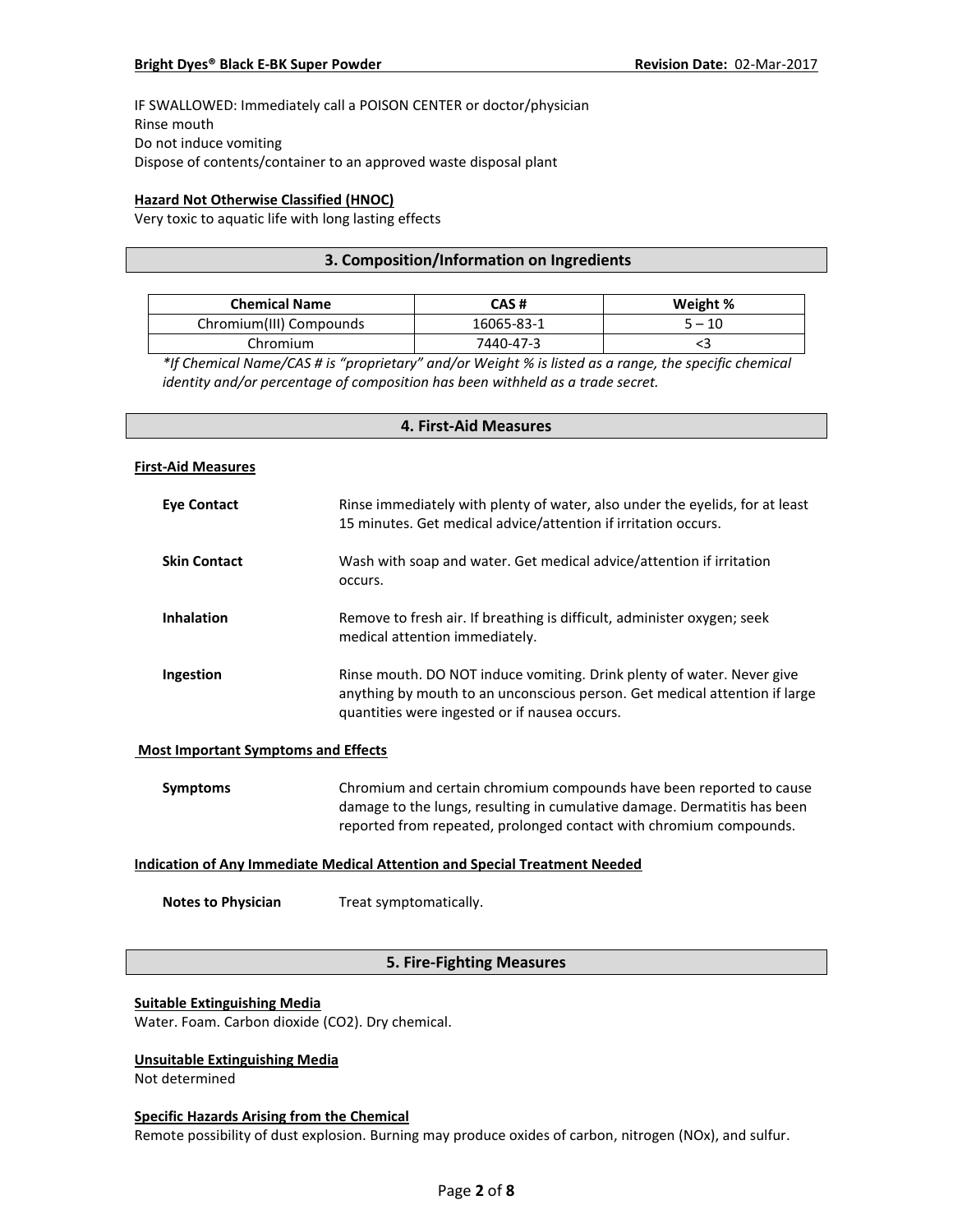## **Protective Equipment and Precautions for Firefighters**

Wear self-contained breathing apparatus pressure-demand, MSHA/NIOSH (approved or equivalent) and full protective gear.

|                                                                 | <b>6. Accidental Release Measures</b>                                                                                                                                                                                                                                                                                                                                                                        |  |  |  |
|-----------------------------------------------------------------|--------------------------------------------------------------------------------------------------------------------------------------------------------------------------------------------------------------------------------------------------------------------------------------------------------------------------------------------------------------------------------------------------------------|--|--|--|
|                                                                 | <b>Personal Precautions, Protective Equipment and Emergency Procedures</b>                                                                                                                                                                                                                                                                                                                                   |  |  |  |
| <b>Personal Precautions</b>                                     | Use personal protective equipment as recommended in Section 8.                                                                                                                                                                                                                                                                                                                                               |  |  |  |
| <b>Environmental Precautions</b>                                | Prevent from entering into soil, ditches, sewers, waterways and/or<br>groundwater. See Section 12 and Section 13.                                                                                                                                                                                                                                                                                            |  |  |  |
| <b>Methods and Material for Containment and Cleaning Up</b>     |                                                                                                                                                                                                                                                                                                                                                                                                              |  |  |  |
| <b>Methods for Containment</b>                                  | Prevent further leakage or spillage if safe to do so.                                                                                                                                                                                                                                                                                                                                                        |  |  |  |
| <b>Methods for Cleaning Up</b>                                  | Collect into suitable, properly labeled container for recovery or disposal.                                                                                                                                                                                                                                                                                                                                  |  |  |  |
| 7. Handling and Storage                                         |                                                                                                                                                                                                                                                                                                                                                                                                              |  |  |  |
| <b>Precautions for Safe Handling</b>                            |                                                                                                                                                                                                                                                                                                                                                                                                              |  |  |  |
| <b>Advice on Safe Handling</b>                                  | Handle in accordance with good industrial hygiene and safety practices.<br>Use personal protection recommended in Section 8. Avoid contact with<br>skin, eyes, or clothing. Wash face, hands, and any exposed skin<br>thoroughly after handling. Do not eat, drink, or smoke when using this<br>product. Avoid breathing dust/fume/gas/mist/vapors/spray. Use only<br>outdoors or in a well-ventilated area. |  |  |  |
| <b>Conditions for Safe Storage, Including Incompatibilities</b> |                                                                                                                                                                                                                                                                                                                                                                                                              |  |  |  |
| <b>Storage Conditions</b>                                       | Keep container tightly closed and store in a cool, dry, and well-<br>ventilated area. Keep/store only in original container. Do not reuse<br>container.                                                                                                                                                                                                                                                      |  |  |  |
| <b>Incompatible Materials</b>                                   | Strong oxidizing agents.                                                                                                                                                                                                                                                                                                                                                                                     |  |  |  |

**8. Exposure Controls / Personal Protection**

## **Exposure Guidelines**

| <b>Chemical Name</b>     | <b>ACGIH TLV</b>             | <b>OSHA PEL</b>              | <b>NIOSH IDLH</b>                  |
|--------------------------|------------------------------|------------------------------|------------------------------------|
| Chromium (III) Compounds | TWA: $0.5 \text{ mg/m}^3$ Cr | TWA: $0.5 \text{ mg/m}^3$ Cr | IDLH: 25 mg/m <sup>3</sup> Cr(III) |
| 16065-83-1               |                              |                              | TWA: $0.5 \text{ mg/m}^3$ Cr       |
| Chromium                 | TWA: $0.5 \text{ mg/m}^3$    | TWA: $1 \text{ mg/m}^3$      | IDLH: 250 mg/m <sup>3</sup>        |
| 7440-47-3                |                              |                              | TWA: $0.5 \text{ mg/m}^3$          |

## **Engineering Controls**

Ensure adequate ventilation, especially in confined areas. Eyewash stations. Showers.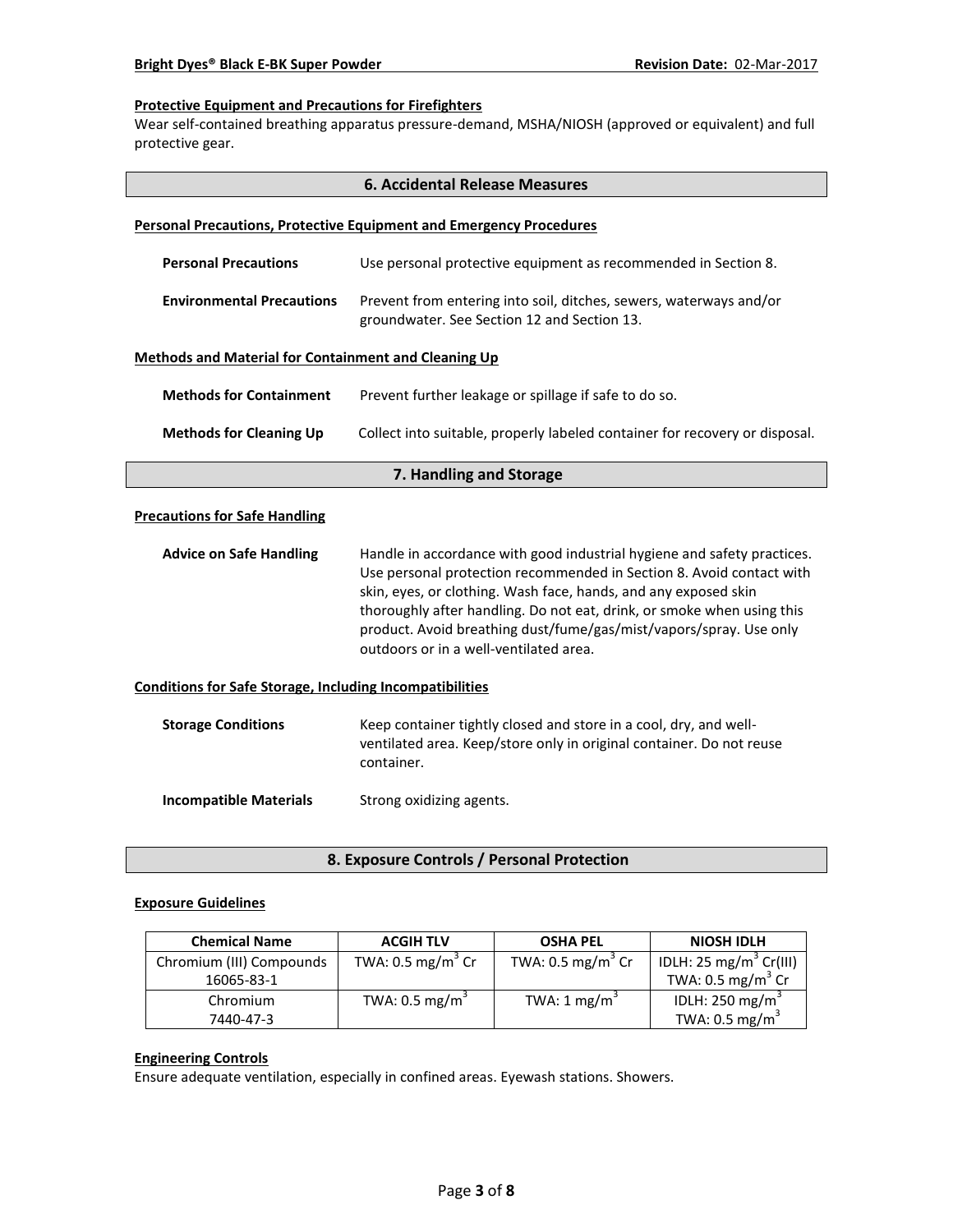## **Individual Protection Measures, Such as Personal Protective Equipment:**

| <b>Eve/Face Protection</b>        | Use safety glasses or chemical splash goggles.                          |
|-----------------------------------|-------------------------------------------------------------------------|
| <b>Skin &amp; Body Protection</b> | Rubber gloves. Suitable protective clothing.                            |
| <b>Respiratory Protection</b>     | Wear an appropriate NIOSH/MSHA approved respirator.                     |
| <b>Hygiene Measures</b>           | Handle in accordance with good industrial hygiene and safety practices. |

## **9. Physical and Chemical Properties**

| <b>Information on Basic Physical and Chemical Properties</b> |                           |                       |                |
|--------------------------------------------------------------|---------------------------|-----------------------|----------------|
| <b>Physical State</b>                                        | Solid                     | Odor                  | None apparent  |
| Appearance                                                   | <b>Black powder</b>       | <b>Odor Threshold</b> | Not determined |
| Color                                                        | <b>Black</b>              |                       |                |
|                                                              |                           |                       |                |
| <b>Property</b>                                              | <b>Values</b>             |                       |                |
| рH                                                           | $6.0 - 7.0$ (1% solution) |                       |                |
| <b>Melting/Freezing Point</b>                                | Not applicable            |                       |                |
| <b>Boiling Point/Range</b>                                   | Not applicable            |                       |                |
| <b>Flash Point</b>                                           | Not applicable            |                       |                |
| <b>Evaporation Rate</b>                                      | Not applicable            |                       |                |
| Flammability (solid, gas)                                    | Not determined            |                       |                |
| <b>Upper Flammability Limits</b>                             | Not applicable            |                       |                |
| <b>Lower Flammability Limits</b>                             | Not applicable            |                       |                |
| <b>Vapor Pressure</b>                                        | Not applicable            |                       |                |
| <b>Vapor Density</b>                                         | Not applicable            |                       |                |
| <b>Relative Density</b>                                      | Not applicable            |                       |                |
| <b>Specific Gravity</b>                                      | Not applicable            |                       |                |
| Solubility                                                   | Soluble in water          |                       |                |
| <b>Partition Coefficient</b>                                 | Not determined            |                       |                |
| <b>Auto-ignition Temperature</b>                             | Not determined            |                       |                |
| <b>Decomposition Temperature</b>                             | Not determined            |                       |                |
| <b>Viscosity</b>                                             | Not determined            |                       |                |

## **10. Stability and Reactivity**

#### **Reactivity**

Not reactive under normal conditions.

#### **Chemical Stability**

Stable under recommended storage conditions.

## **Possibility of Hazardous Reactions**

None under normal processing.

#### **Conditions to Avoid**

Keep separated from incompatible substances. Keep out of reach of children.

## **Incompatible Materials**

Strong oxidizing agents.

## **Hazardous Decomposition Products**

Oxides of carbon, nitrogen (NOx), and sulfur.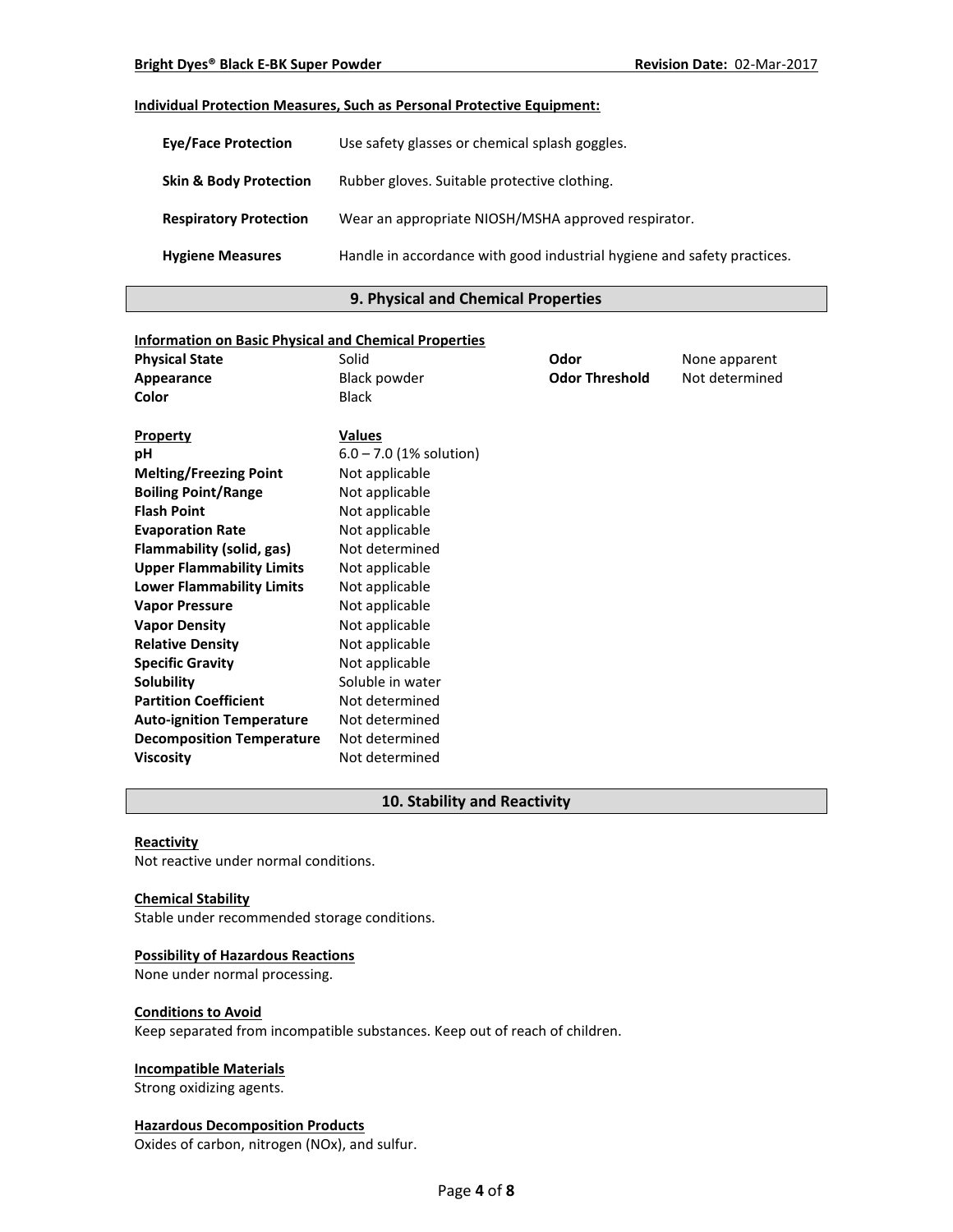## **11: Toxicological Information**

#### **Information on Likely Routes of Exposure**

| Inhalation          | Harmful if inhaled.      |  |
|---------------------|--------------------------|--|
| Ingestion           | Harmful if swallowed.    |  |
| <b>Skin Contact</b> | Avoid contact with skin. |  |
| <b>Eve Contact</b>  | Avoid contact with eyes. |  |

#### **Delayed, Immediate, and Chronic Effects from Short- and Long-Term Exposure**

May cause an allergic skin reaction.

#### **Numerical Measures of Toxicity**

Not determined

#### **Symptoms Associated with Exposure**

See Section 4 of this SDS for symptoms.

#### **Carcinogenicity**

| <b>Chemical Name</b>     | <b>NTP</b> | <b>ACGIH</b> | <b>IARC</b> | <b>OSHA</b> |
|--------------------------|------------|--------------|-------------|-------------|
| Chromium (III) Compounds |            |              | Group 3     | -           |
| 16065-83-1               |            |              |             |             |
| Chromium                 |            |              | Group 3     |             |
| 7440-47-3                |            |              |             |             |

*Group 3 IARC components are "not classifiable as human carcinogens".*

#### **12. Ecological Information**

## **Ecotoxicity**

Very toxic to aquatic life with long lasting effects.

#### **Component Information**

| <b>Chemical Name</b>     | Algae/aquatic plants | Fish                   | Crustacea                 |
|--------------------------|----------------------|------------------------|---------------------------|
| Chromium (III) Compounds | -                    | 4.4: 96 h Oncorhynchus | 2:96 h water flea mg/L EC |
| 16065-83-1               |                      | mykiss mg/L LC50       |                           |
|                          |                      | 5.07: 96 h Pimephales  | 168: 96 h water flea mg/L |
|                          |                      | promelas mg/L LC50     | EC50                      |

#### **Persistence/Degradability**

Not determined

### **Bioaccumulation**

Not determined

#### **Mobility**

Not determined

### **Other Adverse Effects**

Not determined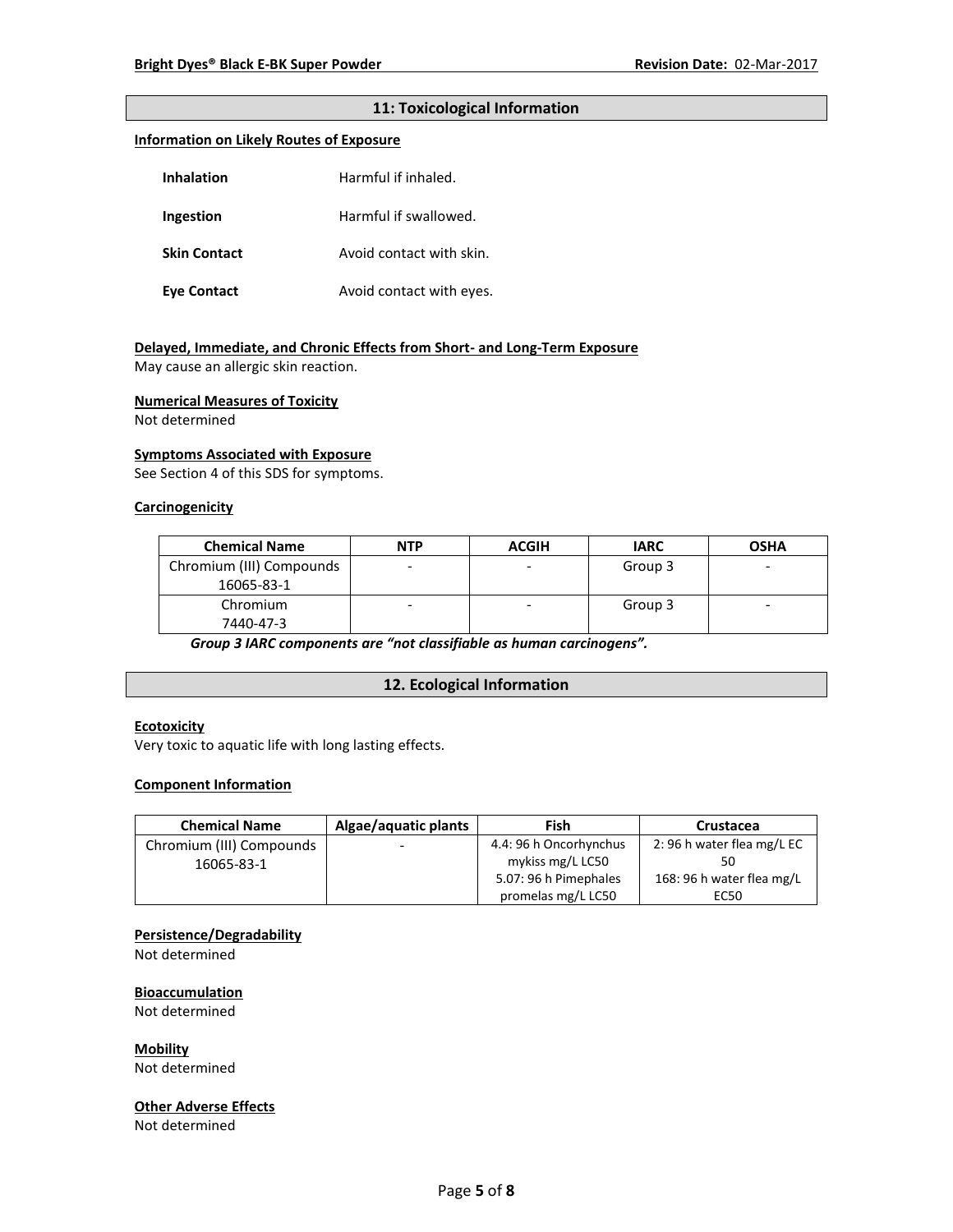## **13. Disposal Considerations**

## **Waste Disposal Methods**

Dispose of in accordance with federal, state, and local regulations.

### **Contaminated Packaging**

Do not re-use empty containers.Dispose of containers in accordance with federal, state, and local regulations.

## **US EPA Waste Number**

| <b>Chemical</b> | <b>RCRA</b>                  | <b>RCRA</b> – Basis for | <b>RCRA – D Series</b> | <b>RCRA – U Series</b> |
|-----------------|------------------------------|-------------------------|------------------------|------------------------|
| <b>Name</b>     |                              | Listing                 | <b>Wastes</b>          | <b>Wastes</b>          |
| Chromium        | $\qquad \qquad \blacksquare$ | Included in waste       | 5.0 mg/L regulatory    | -                      |
| 7440-47-3       |                              | streams: F032, F034,    | level                  |                        |
|                 |                              | F035, F037, F038,       |                        |                        |
|                 |                              | F039                    |                        |                        |

### **California Hazardous Waste Status**

| <b>Chemical Name</b>     | <b>California Hazardous Waste Status</b> |
|--------------------------|------------------------------------------|
| Chromium (III) Compounds | Toxic                                    |
| 16065-83-1               | Corrosive                                |
|                          | Ignitable                                |
| Chromium                 | Toxic                                    |
| 7440-47-3                | Corrosive                                |
|                          | Ignitable                                |

## **14. Transport Information**

## **Note**

See current shipping paper for most up-to-date shipping information, including exemptions and special circumstances.

| <b>DOT</b>  | Not regulated                                                |
|-------------|--------------------------------------------------------------|
| <b>IATA</b> | Not regulated                                                |
| <b>IMDG</b> | This material may meet the definition of a marine pollutant. |

## **15: Regulatory Information**

## **International Inventories**

**Toxic Substances Control Act** Listed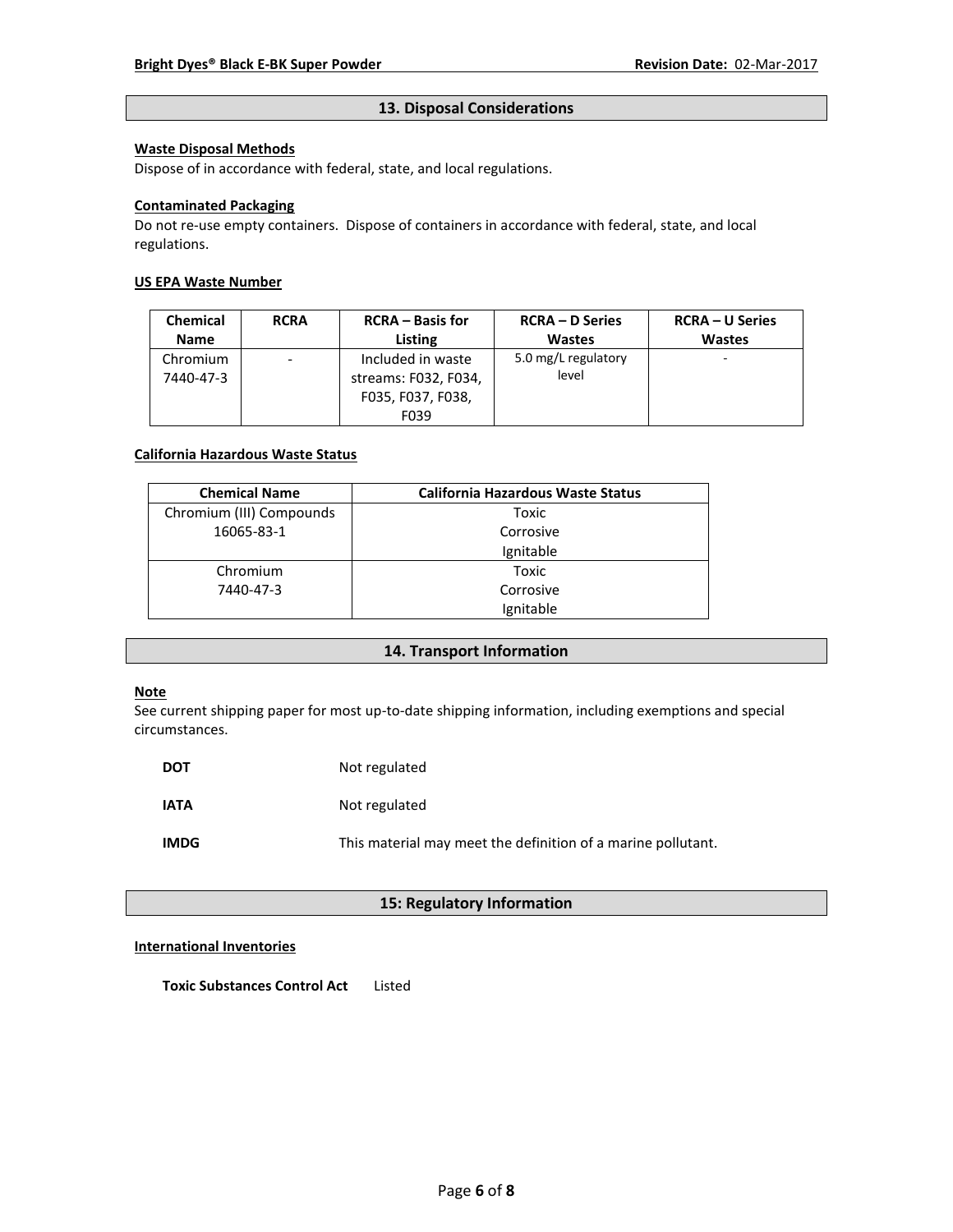## **U.S. Federal Regulations**

### **CERCLA**

| <b>Chemical Name</b> | <b>Hazardous Substances ROs</b> | <b>CERCLA/SARA RO</b>    | <b>Reportable Quantity (RQ)</b> |
|----------------------|---------------------------------|--------------------------|---------------------------------|
| Chromium             | 5000 lb 10 lb                   | $\overline{\phantom{a}}$ | RQ 5000 lb final RQ             |
| 7440-47-3            |                                 |                          | RQ 2270 kg final RQ             |
|                      |                                 |                          | RQ 10 lb final RQ               |
|                      |                                 |                          | RQ 4.54 kg final RQ             |

## **SARA 311/312 Hazard Categories**

| <b>Acute Health Hazard</b>               | Yes |
|------------------------------------------|-----|
| <b>Chronic Health Hazard</b>             | N٥  |
| <b>Fire Hazard</b>                       | N٥  |
| <b>Sudden Release of Pressure Hazard</b> | N٥  |
| <b>Reactive Hazard</b>                   | N٥  |

## **SARA 313**

| <b>Chemical Name</b>    | CAS #      | Weight % | SARA 313 - Threshold<br>Values % |
|-------------------------|------------|----------|----------------------------------|
| Chromium(III) Compounds | 16065-83-1 | 5 – 10   | 1.C                              |
| Chromium                | 7440-47-3  |          | 1.C                              |

## **CWA (Clean Water Act)**

| <b>Chemical Name</b>    | <b>CWA - Reportable</b><br><b>Quantities</b> | <b>Pollutants</b> | <b>CWA-Toxic   CWA-Priority</b><br><b>Pollutants</b> | <b>CWA - Hazardous</b><br><b>Substances</b> |
|-------------------------|----------------------------------------------|-------------------|------------------------------------------------------|---------------------------------------------|
| Chromium(III) Compounds |                                              |                   |                                                      |                                             |
| 16065-83-1              |                                              |                   |                                                      |                                             |
| Chromium                |                                              |                   |                                                      |                                             |
| 7440-47-3               |                                              |                   |                                                      |                                             |

## **U.S. State Regulations**

**California Proposition 65** This product does not contain any Proposition 65 chemicals.

# **U.S. State Right-to-Know Regulations**

| <b>Chemical Name</b>    | <b>New Jersey</b> | <b>Massachusetts</b> | Pennsylvania |
|-------------------------|-------------------|----------------------|--------------|
| Chromium(III) Compounds |                   |                      |              |
| 16065-83-1              |                   |                      |              |
| Chromium                |                   |                      |              |
| 7440-47-3               |                   |                      |              |